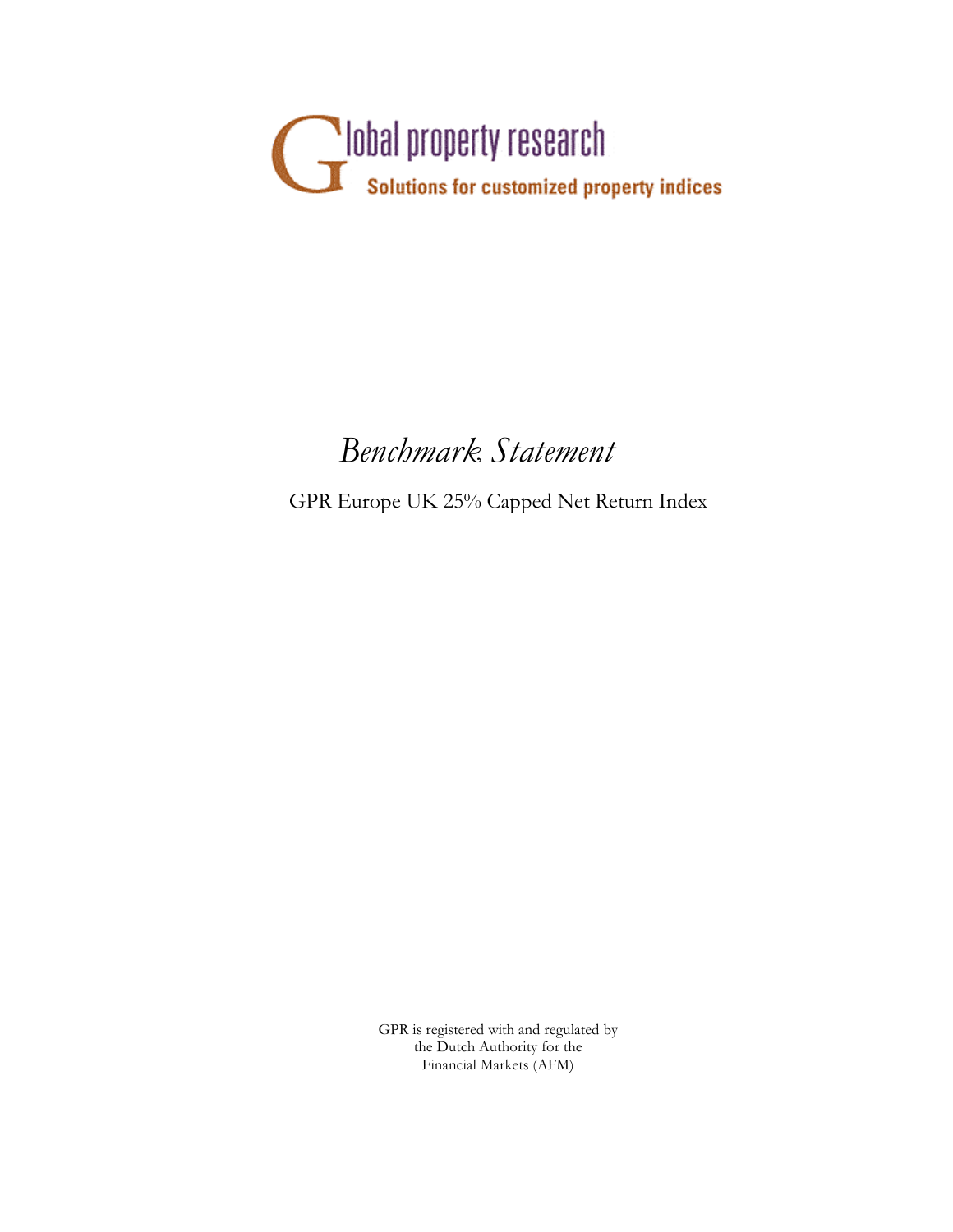# *Benchmark Statement*

As an administrator of the GPR Europe UK 25% Capped Net Return Index and pursuant to Article 27 of Regulation (EU) 2016/1011 (the "Benchmark Regulation" or "BMR"), Global Property Research B.V. (GPR) is obliged to publish a benchmark statement for the benchmark if it shall be used in the European Union (the "Benchmark Statement"). This document contains the information required pursuant to Article 27 of the BMR and Article 1 of the Commission Delegated Regulation (EU) 2018/1643.

#### **1 General Information**

- This Benchmark Statement was created on 1 March 2022 and has not been updated since the creation of the document.
- This Benchmark Statement relates to a specific benchmark, the GPR Europe UK 25% Capped Net Return Index (the "Benchmark" or "Index"), where GPR acts as the "administrator" (as defined in Article 3(1)(6) of the BMR).
- The Benchmark is determined based on readily available data and does not use any contributed input data (as defined in Article 3(1)(8) of the BMR).
- The Benchmark is classified as a non-significant benchmark (as defined in Article 3(1)(27) of the BMR).

#### **2 Market Information**

The Benchmark is a rules-based, quantitative and investable index developed by GPR. The Benchmark is a net total return index published in Euro. A net total return index seeks to replicate the overall return from holding a portfolio consisting of the index constituents. In order to achieve that aim, a net total return index considers payments, such as dividends or coupon payments, after deduction of any withholding tax or other amounts an investor holding the index constituents would typically be exposed to.

Full information regarding the market or economic reality that the Benchmark is intended to measure, the geographical boundaries (if any) of the market or economic reality as well as the procedure for rebalancing the constituents of the Benchmark are available in the GPR 250 Index guideline at https://www.globalpropertyresearch.com/downloadable-index-data. The GPR Europe UK 25% Capped Net Return Index combined the GPR 250 Europe Index with a larger subset of Belgium listed real estate companies. Additionally, on a daily basis (i) a geographical capping is imposed on UK-listed companies of 25% and (ii) an capping 8% is implemented on constituent level.

#### **3 Input Data**

The Benchmark uses input data as part of the algorithm-based calculation of the daily index values. The input data originates from a source that provides readily available data (input data) and is defined by reference to the source and the time at which the data is observed. The Benchmark uses a single source for input data rather than utilizing a hierarchy of input data.

The risk of insufficient input data is minimal due to the high importance of such data for the usage of financial instruments. Where there is insufficient input data or if any other disruption event occurs that may result, inter alia, in inaccurate or delayed prices or a prohibition from trading for a longer time in respect of one or more constituents of the Benchmark, the affected constituent may be reflected in the Benchmark with its last available price, or may be removed from the Benchmark with no value. Such events of insufficient input data or any other disruption events may result in the market or economic reality measured by the benchmark value no longer being sufficiently reliably represented.

Such events may also result in the implementation of corporate actions, or the calculation, publication and dissemination of the Benchmark being postponed to a later time than as provided for in the index methodology.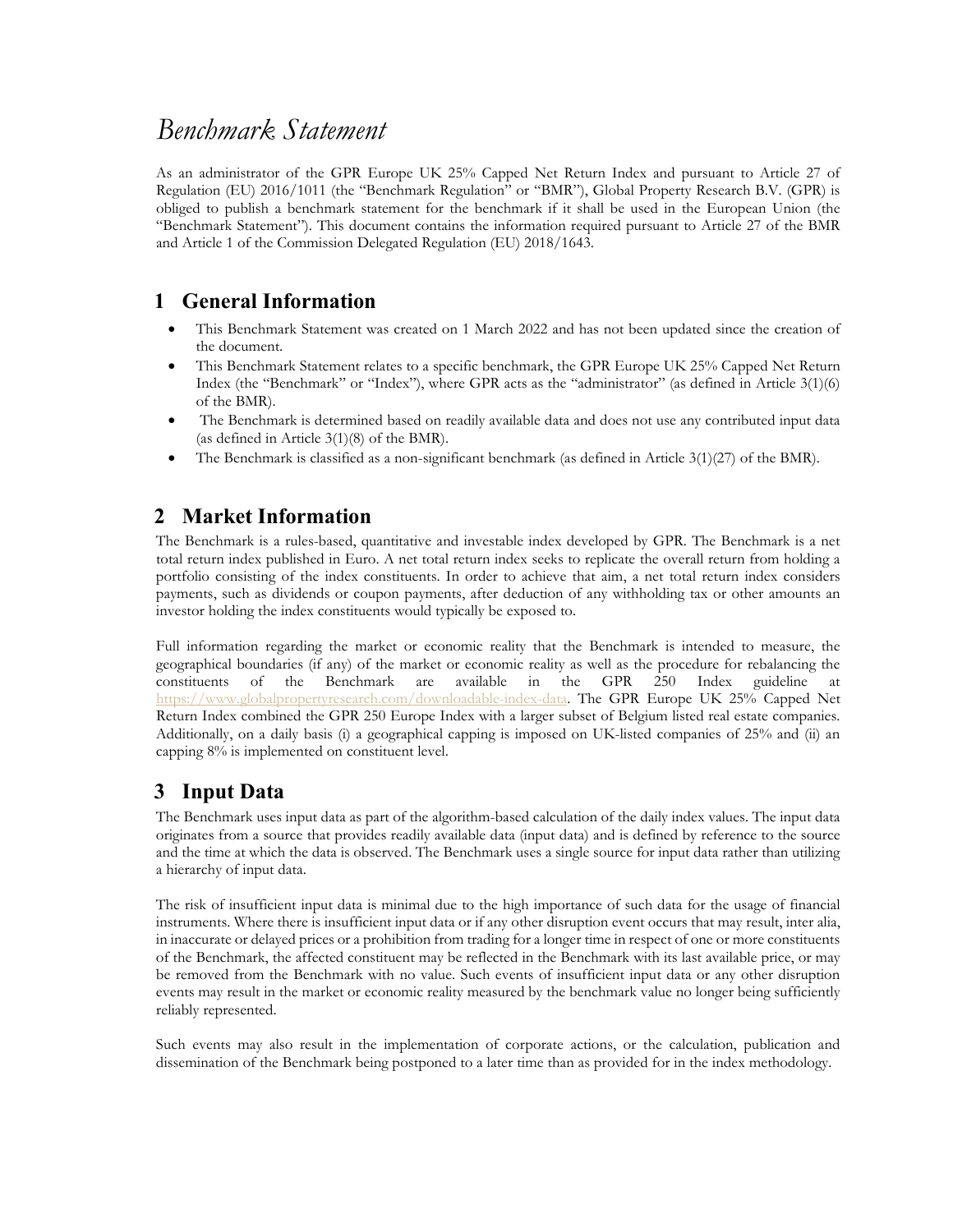Where there are extraordinary and unforeseeable events that are not covered (directly or by way of analogy) by the index methodology, the oversight committee of GPR (the "Oversight Committee") will use expert judgement in determining the treatment of such event.

#### **4 Correction and Restatement**

The Benchmark is calculated with the greatest possible efforts to ensure its accuracy. Nevertheless, errors in the index determination and calculation process, such as the omission or incorrect implementation of a corporate action, the use of incorrect input data or the incorrect application of the Benchmark methodology, may occur from time to time for a variety of reasons, both internal to GPR and external. In accordance with a pre-determined process, errors are to be corrected with effect for the future. In addition, such errors may also result in a restatement of past index values, provided that such errors have been identified within generally two business days after the occurrence of the event leading to the error. Errors in connection with the application of management and transaction fees can result in a restatement regardless of the time of discovery. Under certain circumstances, errors will be assessed individually by the Oversight Committee.

#### **5 Changes to or Cessation of the Benchmark**

Although the Benchmark is determined by a static set of rules and is intended to be comprehensive, factors, including external factors beyond the control of GPR, may necessitate changes to, or the cessation of, the Benchmark. Such changes to or cessation of the Benchmark may have an adverse impact upon the financial contracts and financial instruments that reference the Benchmark or the measurement of the performance of investment funds referencing the Benchmark

## **6 Benchmark Statement Updates**

GPR will update this Benchmark Statement if the information herein is no longer correct or sufficiently precise. In particular, the Benchmark Statement will be updated as soon as practically possible whenever the type of Benchmark has changed (e.g. non-significant to significant) or whenever there is a material change to the methodology of the Benchmark.

### **7 Oversight Committee**

Although the Benchmark applies a highly rules-based methodology that is intended to be comprehensive, it cannot be excluded that ambiguities, errors, omissions or extraordinary and unforeseeable events could occur that may have an impact on the provision of the Benchmark. GPR will seek to resolve any such situation by means of the Oversight Committee, composed of staff of the support and control departments of GPR's parent organization Solactive AG, and other stakeholders deemed relevant for the topics that are discussed.. Such committee is responsible, inter alia, for decisions regarding any amendments to the methodology of the Benchmark, the treatment of any unforeseeable errors, and the correction as well as the cessation of a Benchmark.